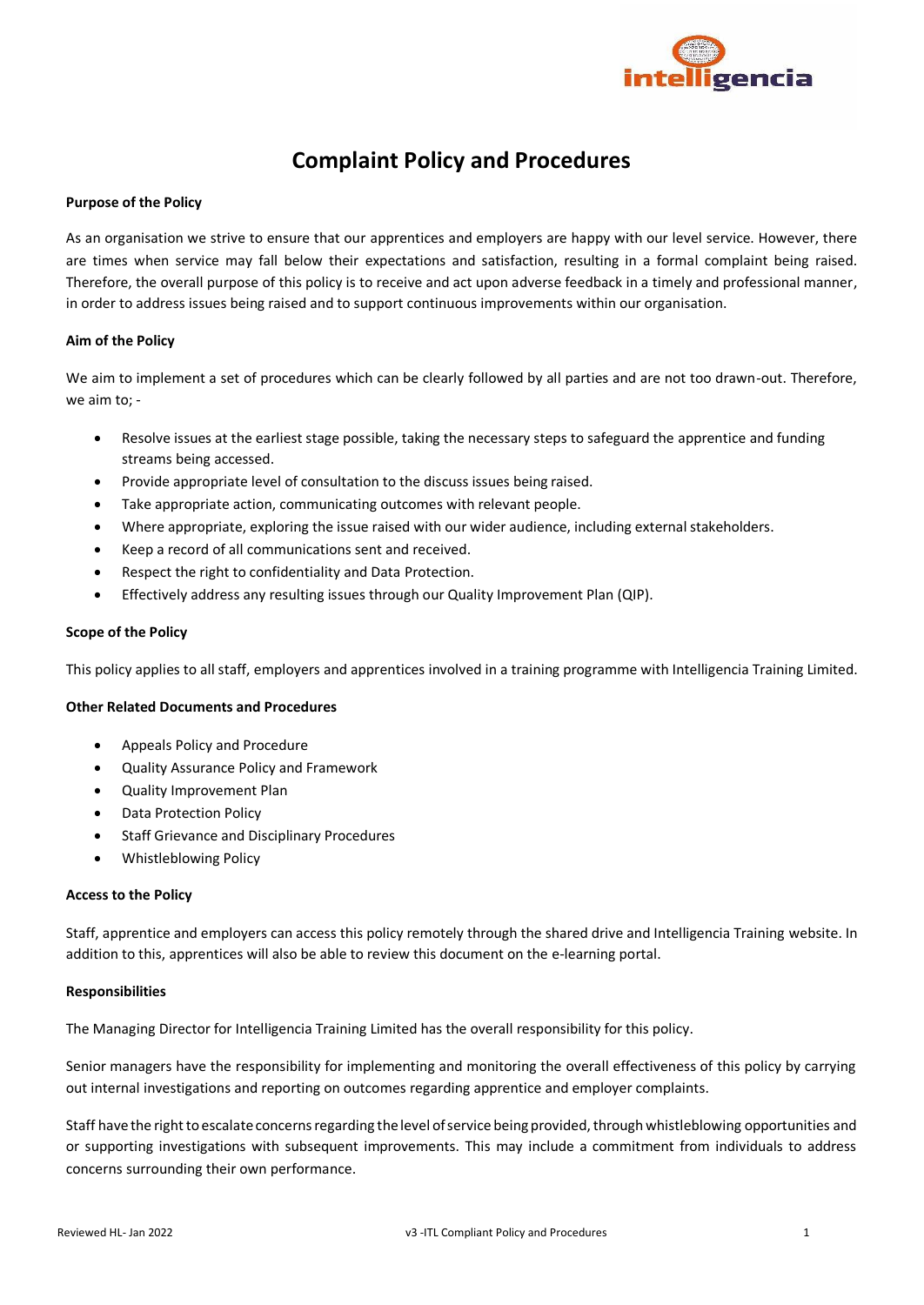

# **Complaints Procedure**

Apprentices may have grounds for a complaint based on shortfalls within Intelligencia Training operations. This can include, but not limited to; -

- Administrative shortcomings resulting in delays in certification and or assessment opportunities.
- Inadequate resources, such as inappropriate or insufficient physical (technical) resources.
- Insufficient or inappropriately experienced and qualified staff.
- Discrimination based on gender, sexual orientation, colour, ethnic background or national origin, age, marital status, family circumstances, social-economic background, employment status, responsibilities to dependants, disability or religious or political beliefs or other irrelevant distinction.
- Subject to bullying or victimisation.

Before exercising your right in making a formal complaint, you should make every reasonable effort to resolve the matter informally with the person concerned. In the event of escalation, the following should be adhered to; -

- 1. If, having attempted to resolve the matter, you feel you still have grounds for complaint you should begin the formal complaints procedure within 4 weeks of the incident which gives rise to the complaint occurring.
- 2. If you wish the matter to be taken up as a formal complaint, then you should email an outline of your concern to the Director for Quality and Compliance- Hazel Lord: hazel@intelligenciatraining.com
- 3. You will be sent a written acknowledgement that your complaint has been received and the person responsible for dealing with your complaint.
- 4. We will endeavour to complete our investigations within 10 working days, where we will provide you with an overall decision and an explanation as to the judgement.
- 5. If you are not happy with the outcome then you may make an appeal directly to the Managing Director in writing, within 10 days of receiving notification of the decision. This is an impartial review which may include a request for additional information.
- 6. You will be notified of the final decision in writing.

Intelligencia Training will; -

- Remain impartial during the investigation process in order to make informed decisions.
- Maintain the confidentiality of information.
- Monitor the progress of complaints advising individuals at given stages.
- Ensure complaints are dealt with by experienced personnel who are given the time and resources to investigate rigorously and within agreed timescales.
- Regarding complaints and allegations made against bullying, harassment or victimisation, Intelligencia Training, will follow internal disciplinary procedures in order to safeguard the welfare of individuals.
- Provide apprentices with a clear explanation of our findings and overall outcome.
- Deal with the complaint in a professional manner, maintaining positive working relationships with all parties by treating individuals fairly and with respect and sensitivity.
- Address any areas for improvement through our quality improvement plan.
- Inform, where necessary, employers and other stakeholders, such as funding and awarding organisations, in order to maintain the integrity of our programmes.